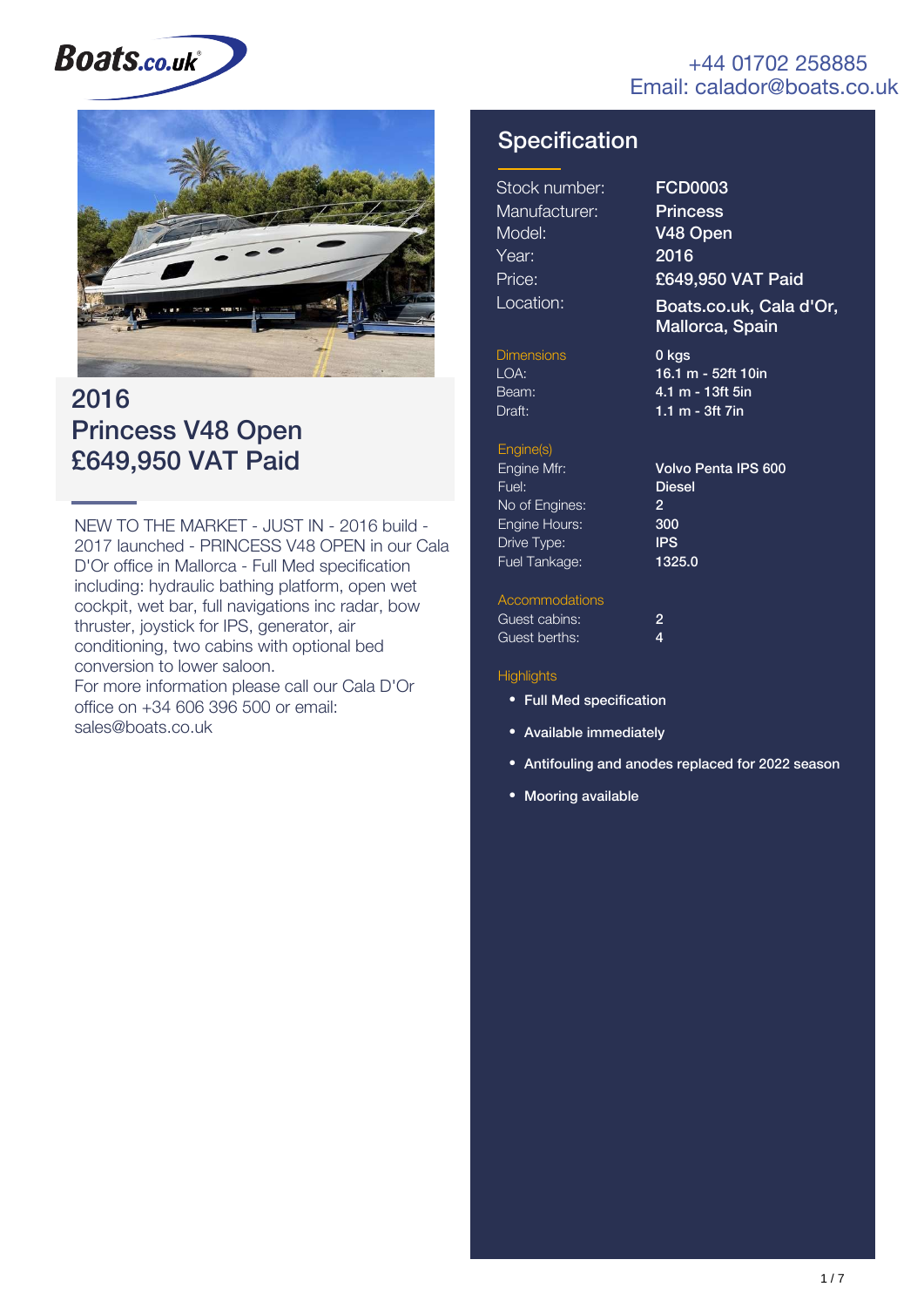### **Galley**

Fridge

Freezer

Hob - Ceramic hob in galley

**Dishwasher** - Dishwasher to galley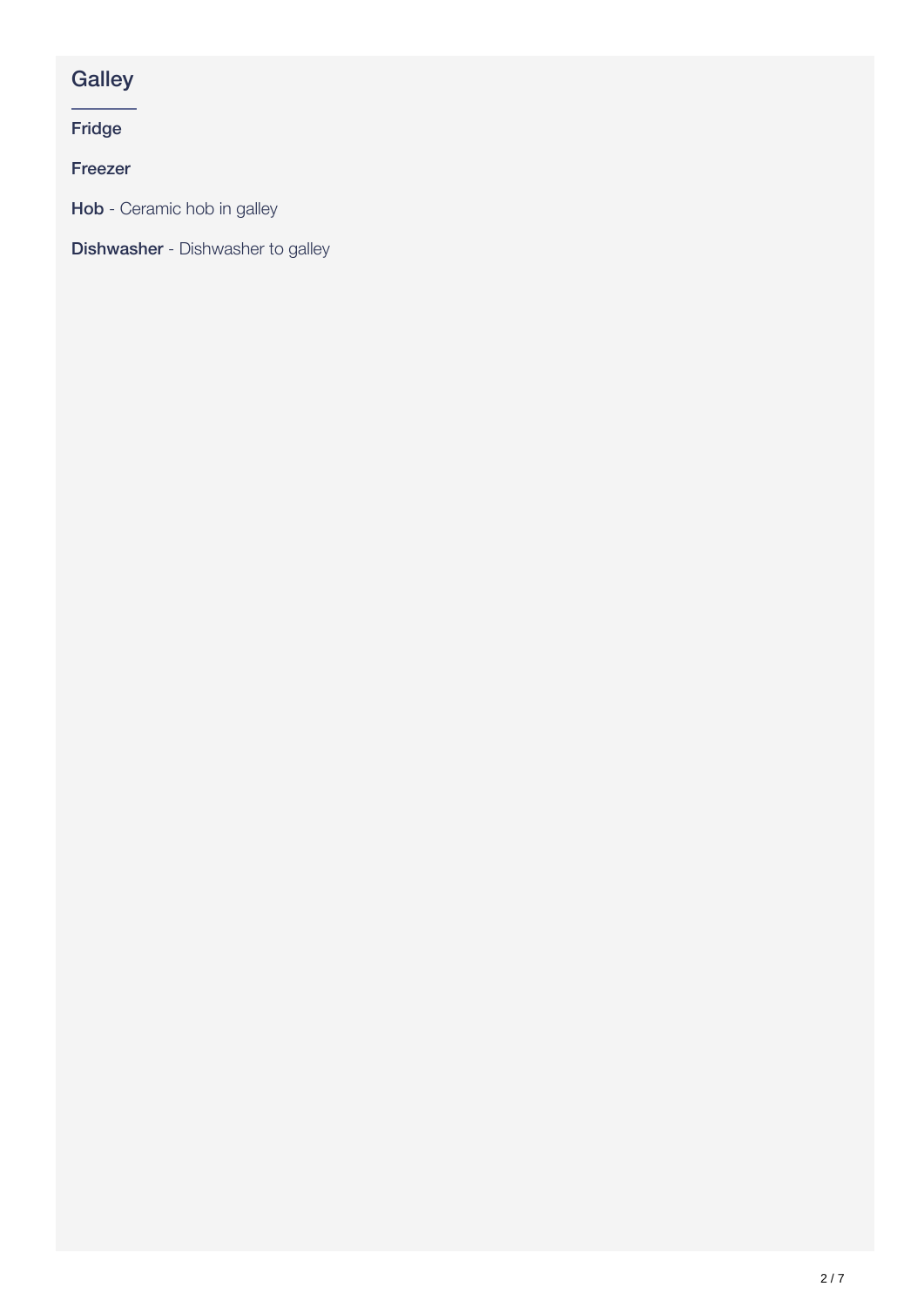### Navigation Equipment

#### **Compass**

#### Depth instrument

Autopilot - Raymarine p70R autopilot and rate gyro

GPS - Plotter with build in GPS

VHF

Plotter - Raymarine e165 Chartplotter/GPS with external GPS

#### Electrical Equipment

Bow thruster

Battery charger

**Battery** 

Generator - ONAN 11Kw/50Hz generator

Bilge pump

Air conditioning - Reverse cycle Airconditioning/Heating (32,000 BTU) tropical

**Television** - TV to saloon and cabins

Shorepower

Hot & cold water system

Holding tank

**Toilets** 

Stereo

#### General Equipment

#### Anchor

**Bimimi** - Small aft bimini to extent cockpit area over aft sun beds

Fire extinguisher

Anchor winch

Covers - Full set of charcoal grey covers

Bathing platform - Hydraulic bathing platform

Hydraulic passarelle - Passerelle (2.9m telescopic letterbox type)

Garage

Underwater lighting

Teak laid cockpit

Wetbar - Wetbar with sink, BBQ and coolbox

Cockpit Table - Teak cockpit table

Swimming ladder

Trim Tabs

#### **Disclaimer**

*All the information on this advert is correct to the best of our knowledge, but cannot be guaranteed until the point of sale.*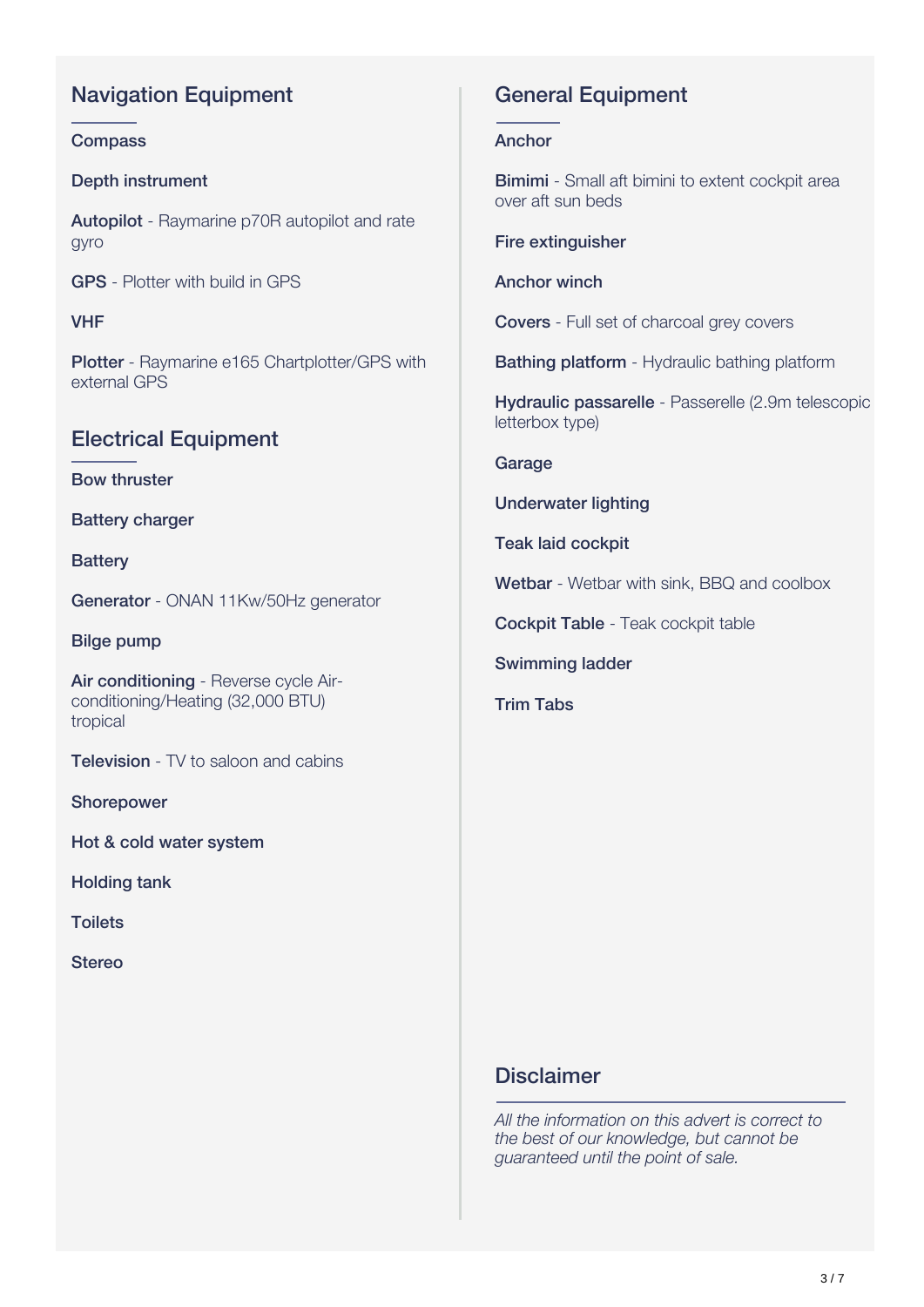













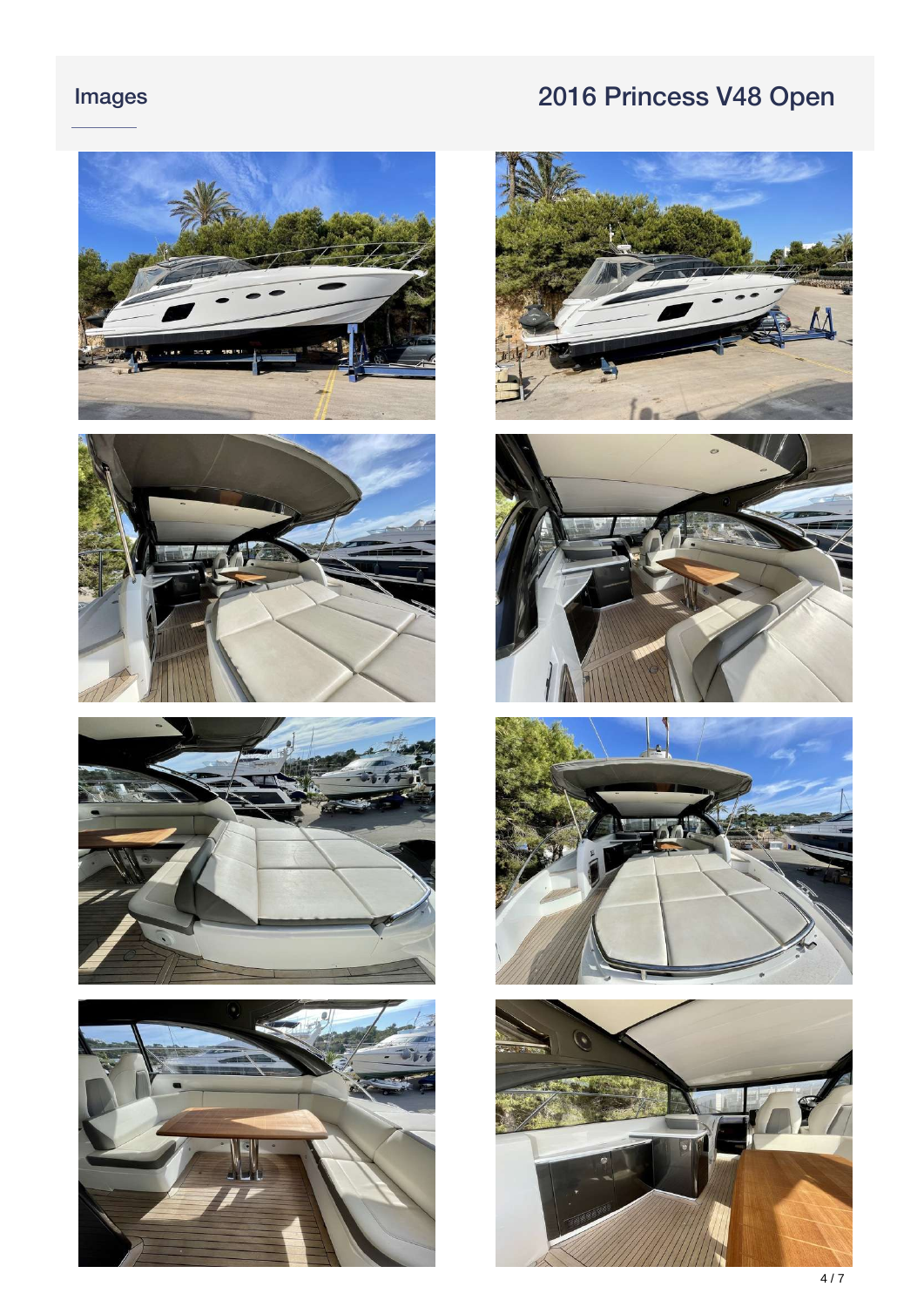







![](_page_4_Picture_6.jpeg)

![](_page_4_Picture_7.jpeg)

![](_page_4_Picture_8.jpeg)

![](_page_4_Picture_9.jpeg)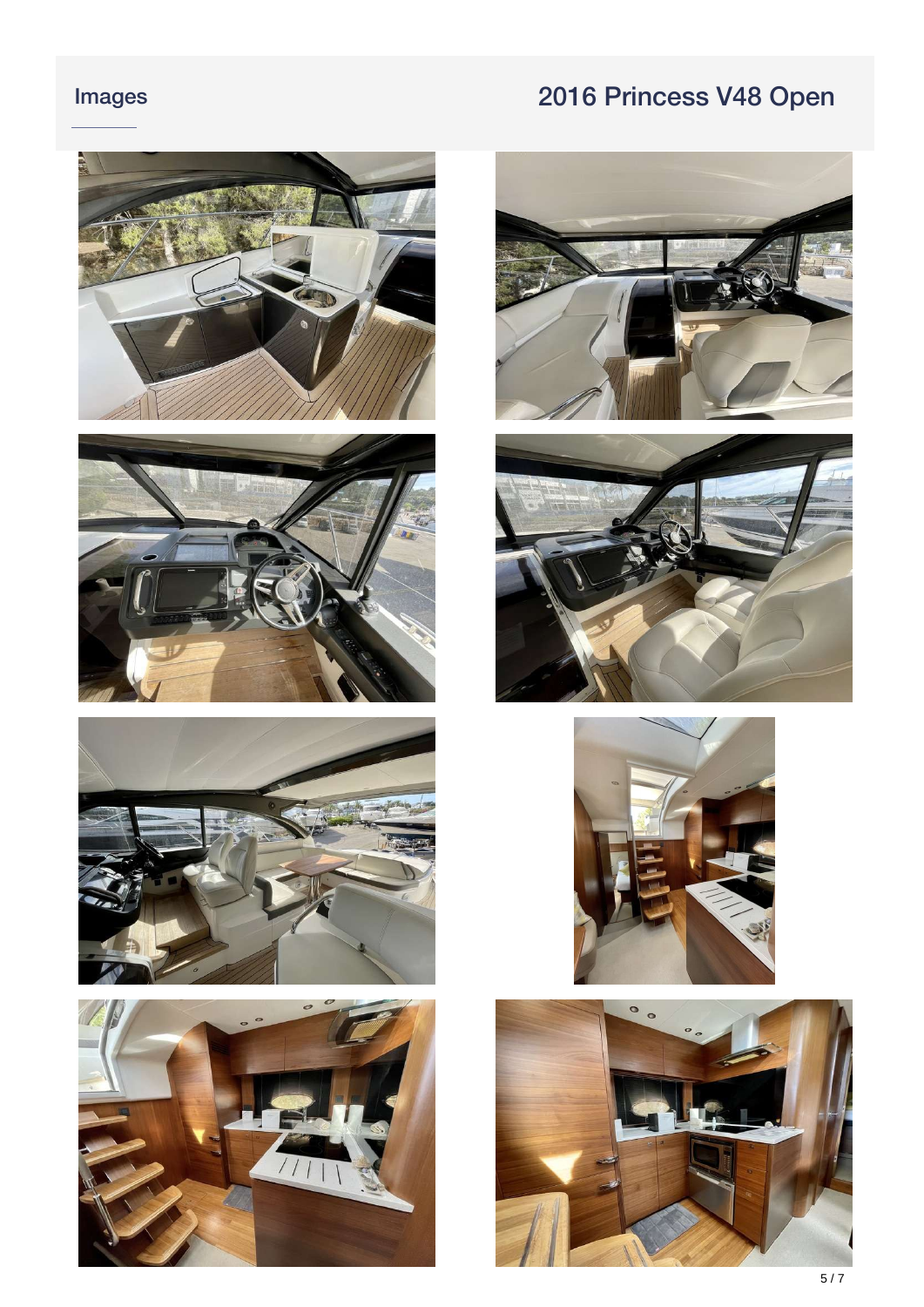![](_page_5_Picture_2.jpeg)

![](_page_5_Picture_3.jpeg)

![](_page_5_Picture_4.jpeg)

![](_page_5_Picture_5.jpeg)

![](_page_5_Picture_6.jpeg)

![](_page_5_Picture_7.jpeg)

![](_page_5_Picture_8.jpeg)

![](_page_5_Picture_9.jpeg)